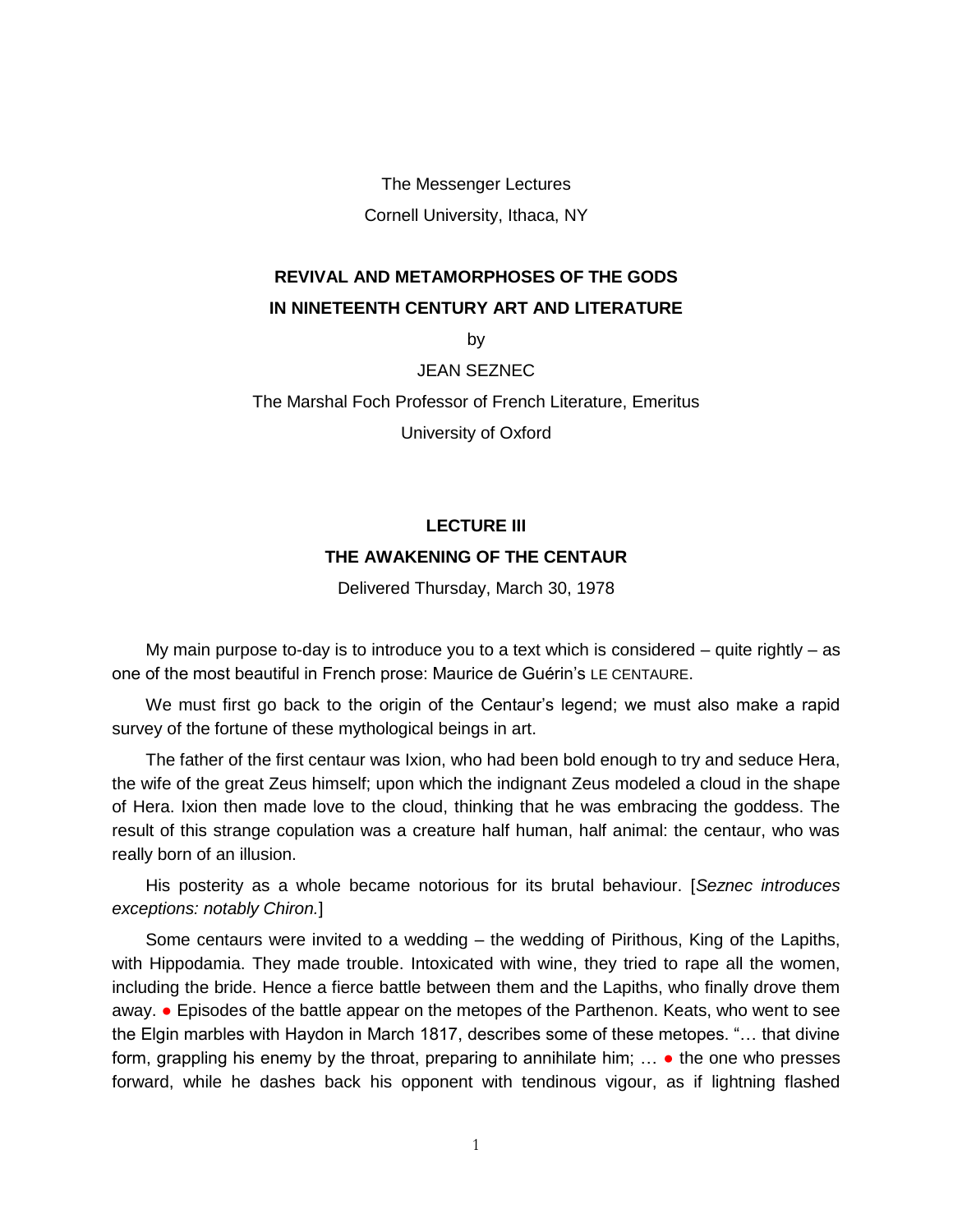through his frame;  $\ldots$  • the one in all the loosened relaxation of death under the legs of the Centaur, who prances in triumph."

● If you now want to get a general view of the battle, or rather of the mêlée, have a look at Piero di Cosimo's almost facetious picture.  $\bullet$  This is the wounded Centaur, by Filippino Lippi' – but he has not been wounded in the battle: he was struck by the arrow of Love, who was hiding in a grotto.

The centaurs, as you already know, were keen at ravishing women. ● Here, on another of the Parthenon metopes, is a female Lapith being carried away. It is a Centaur, Nessus, who abducted Hercules' own wife Deianira. • Here she is, with her abductor, this time in a medieval sculpture: mythological figures keep reappearing during the middle ages in the most unexpected places. This centaur and his victim are to be found on a colonnette decorating one of the portals of the Chartres Cathedral.

● Here they are once more, in a more impetuous style, in a painting by Guido Reni.

● We now come to a somewhat mysterious picture: *Pallas and the Centaur*, by Botticelli in the Uffizi gallery. It was once interpreted, wrongly, as a political allegory – an allusion to the conspiration of the Pazzi, and to the defeat of their plot. Pallas' attitude is strange; so is the Centaur's suffering expression – the sad gaze he turns upon the goddess. The key to the picture is to be found in Poliziano, who defines in these terms the position of man between the animal and God: Pallas was born from the exalted head of Jupiter. How can we, men, ever attain the summits where she dwells? We can do it only after having mounted to the head of the soul, the *intellect*, leaving behind us the lower regions. Now the centaur, like man, partakes of both natures. Through his animal urges he is a *bestia* (his bow and arrows are emblems of these urges); but Pallas, the embodiment of divine mission takes him gently by the head, in a gesture of domination, to still his fretful emotion, and lead him on his way – and he does not resist: he abandons himself to her guidance. No struggle, no strife – except within the monster himself: a divided creature like man – divided between the sensual and the rational parts of his soul. In its lower part the soul is still wedded to the body: no mortal mind can leave matter behind without divine assistance form above.

Now is the time to look at the *female* centaurs, the Centaurelles.

• One dream of Renaissance artists was to deal with subjects which had been treated by the most famous painters of Antiquity, Apelles and Zeuxis. Their pictures are lost, but they have been described in detail by writers who had seen them, such as Philostrates and Lucian. Renaissance artists, therefore, could hope to *reconstruct* these masterpieces. A well known example is Botticelli's recreation of an allegorical painting by Apelles: Calumny, preceded by Envy, Intrigue and Deception, and followed by Repentance and Truth, drags her victim before a man with large ears, attended by Ignorance and Superstition.

This comes straight from Lucian, who, in a text entitled: *Slander, A Warning*, describes the pictures in the minutest detail.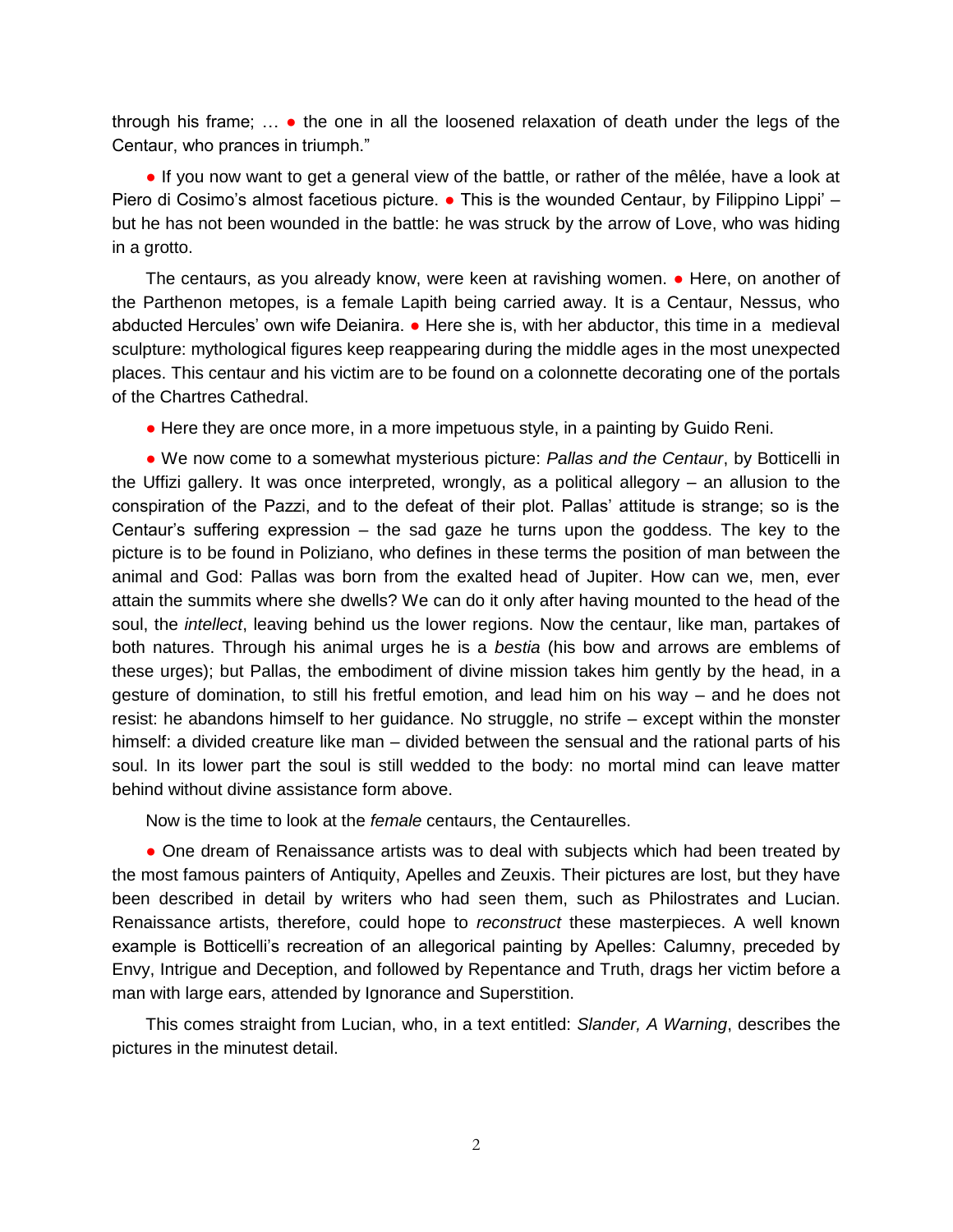• Of special interest for us are the reliefs that decorate the judge's pedestal – for this is where the centauresses appear. Botticelli borrowed them not from Apelles' picture, but from a picture by Zeuxis, also described by Lucian.

● Here it is, in a book which appeared in Paris in 1615: *Les Images ou Tableaux de platte peinture des deux Philostrates, représentées en taille-douce par Antoine Caron, gravées par Léonard Gaultier*. You will see how closely the XVIIth century illustrator has followed the text of Lucian.

"I want to give you an example from a painter. Zeuxis, that pre-eminent artist, avoided painting popular and hackneyed themes as far as he could (I mean heroes, gods, wars); he was always aiming at novelty, and whenever he thought up something unheard-of and strange he showed the precision of his craftsmanship by depicting it. Among the bold innovations of this Zeuxis was his painting of a female Hippocentaur, one moreover that was feeding twin Hippocentaur children, no more than babies. There is a copy of this picture now at Athens made with strict accuracy from the original. Sulla, the Roman commander, was said to have sent off the original with his other trophies to Italy, but I suppose the ship then sank off Malta with the loss of all its cargo, including the painting. However that may be, I saw the copy of the painting and will describe it to you as far as I can, though I am certainly no artist. I remember it quite well, as I saw it not long ago in the house of a painter in Athens. The intense admiration I felt at the time for the craftsmanship will perhaps help me in my endeavour to give you a full description.

The Centaur herself is depicted lying on fresh young grass with all the horse part of her on the ground. Her feet are stretched behind her. The human part is slightly raised up on her elbows. Her fore-feet are not now stretched out, as you might expect with one lying on her side; one foot is bent with the hoof drawn under her like one who kneels, while the other, on the other hand, is beginning to straighten and is taking a grip on the ground, as is the case with horses striving to spring up. She holds one of her offspring aloft in her arms, giving it the breast in human fashion; the other she suckles from her mare's teat like an animal. Towards the top of the picture, apparently on some vantage point, is a Hippocentaur, clearly the husband of her who is feeding her children in two ways. He is leaning down and laughing. He is not completely visible, but only to a point halfway down his horse body. He holds aloft in his right hand a lion's whelp, suspending it above his head to frighten the children in his fun." [Loeb ed.]

The female centaurs were to survive in art well into the XIXth century.  $\bullet$  In 1868, Eugène Fromentin, the critic and novelist, the author of *Les maîtres d'autrefois* and of *Dominique*, who was also a painter, exhibited at the Salon *Centaures et Centauresses tirant de l'arc*. The critics were surprised, and wondered about the acceptability of such subjects in the modern world.

• After galloping through the centuries, the centaur's feet were worn; he had to go to the shoeing-smith. This is what he does in this picture by Boecklin, much to the surprise of the people of the village.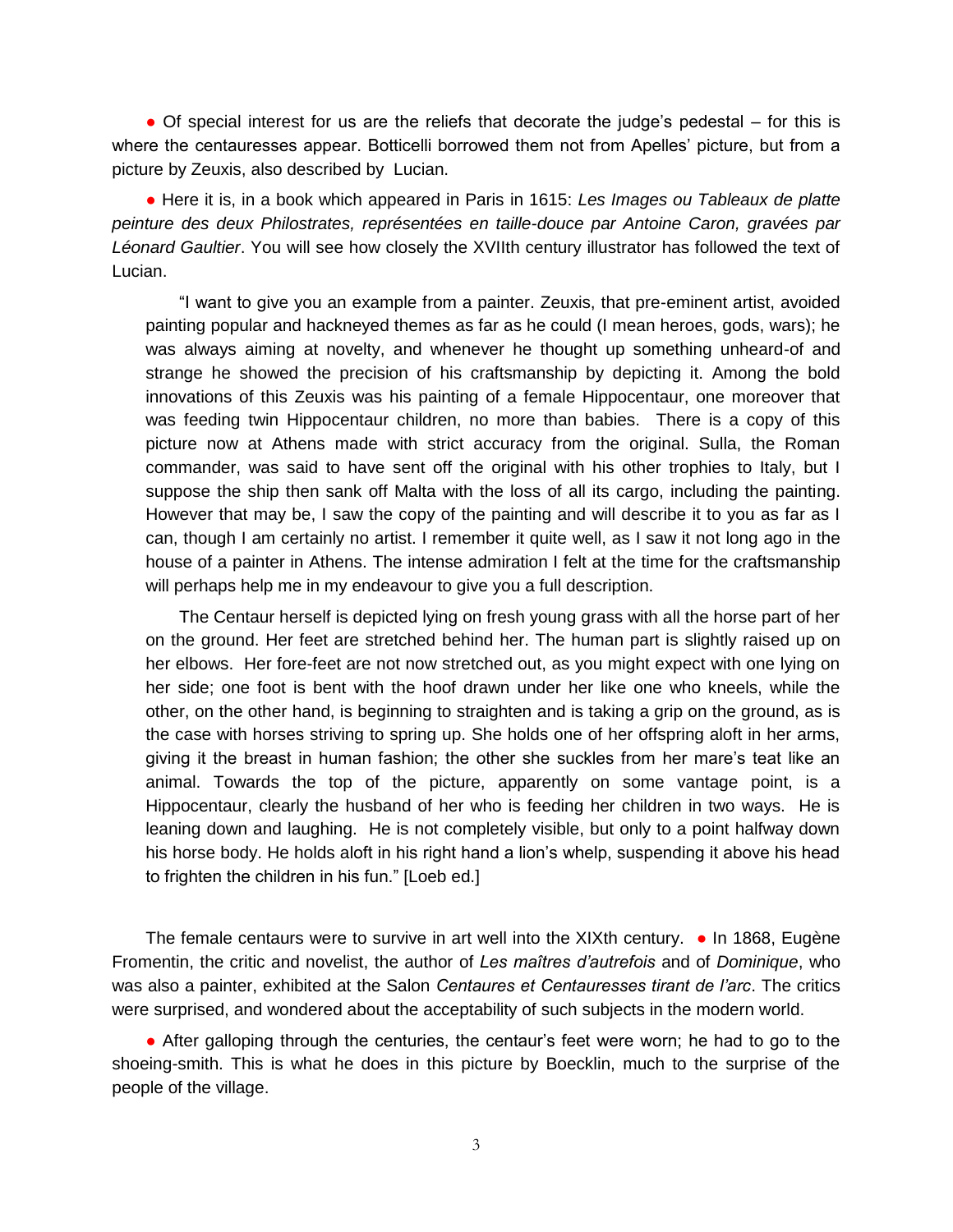\* \* \*

But other XIXth century artists had already given him back his youthful robustness. • This drawing by Géricault is a case in point; ● so in Barye's *Theseus and the Centaur*. (Theseus was one of the fighters on the side of the Lapiths in the famous battle.) This superb bronze is almost worthy of being compared with the Parthenon's metopes.

● The most striking example is perhaps Delacroix's *Centaur*, which appears in one of the decorative frescoes in the Senate Library, illustrating the birth of civilization. The Centaur has ventured out of his native forest. He is now on the edge of the woods, and for the first time he faces the world of men. He hesitates: is he coming into that world, or should he go back to the wilderness? His perplexity is powerfully expressed by his sudden halting.

Now at last we come to the posthumous work of a young man, who died – almost unknown – in 1839 – he was then 29 years old: Maurice de Guérin.

In 1840, *Le Centaure* was published (by George Sand) in *La Revue des deux mondes*. A few pages only – but, as Sainte-Beuve wrote, "nothing is so powerful as this dream of a few pages; nothing is more perfect and more classical in execution." Ever since, *Le Centaure* has not ceased to excite an admiration which echoes through French literature from Sainte-Beuve to Rimbaud, Mallarmé, Valéry, Claudel, Mauriac …, and not only through French literature. Matthew Arnold, in his *Essays on Criticism*, Rainer Maria Rilke have hailed it as a supreme masterpiece.

This is how Matthew Arnold, who translated it, presented it to the British readers:

"The beauty of Guérin's *Centaur* is extraordinary; in its whole conception and expression, this piece has at a wonderful degree a natural magic, and the rhythm has a charm which bewitches even a foreigner."

In the meantime scholars and exegetes have piled up, on these few pages, an entire library.

*Le Centaure* should help us to answer the question which I raised yesterday, at the end of the lecture: Can the gods be revived by learning? Can they be conjured up by archaeology?

Guérin's *Centaur* certainly is throbbing with life. But where does that story come from – the simple story of an old centaur, on his mountain, relating to Melampus, a human questioner, the life of his youth?

Some critics, searching everywhere for the sources, both plastic and literary, of the text, have taken the view that it is a learned work – almost a work of erudition.

According to friend of Guérin, Trébutien, a learned antiquarian, the idea of his composition came to him in the course of their visits to the Museum of Antiquities in the Louvre. Following this lead, abbé Decahors has tried to identify the reliefs, the statues, the sarcophagi which might have served as models to Guérin. He has also listed the Greek and Latin authors read by Guérin, particularly Pausanias, but also Apollodorus, Homer, Hesiod, Plutarch, Lucretius, Ovid.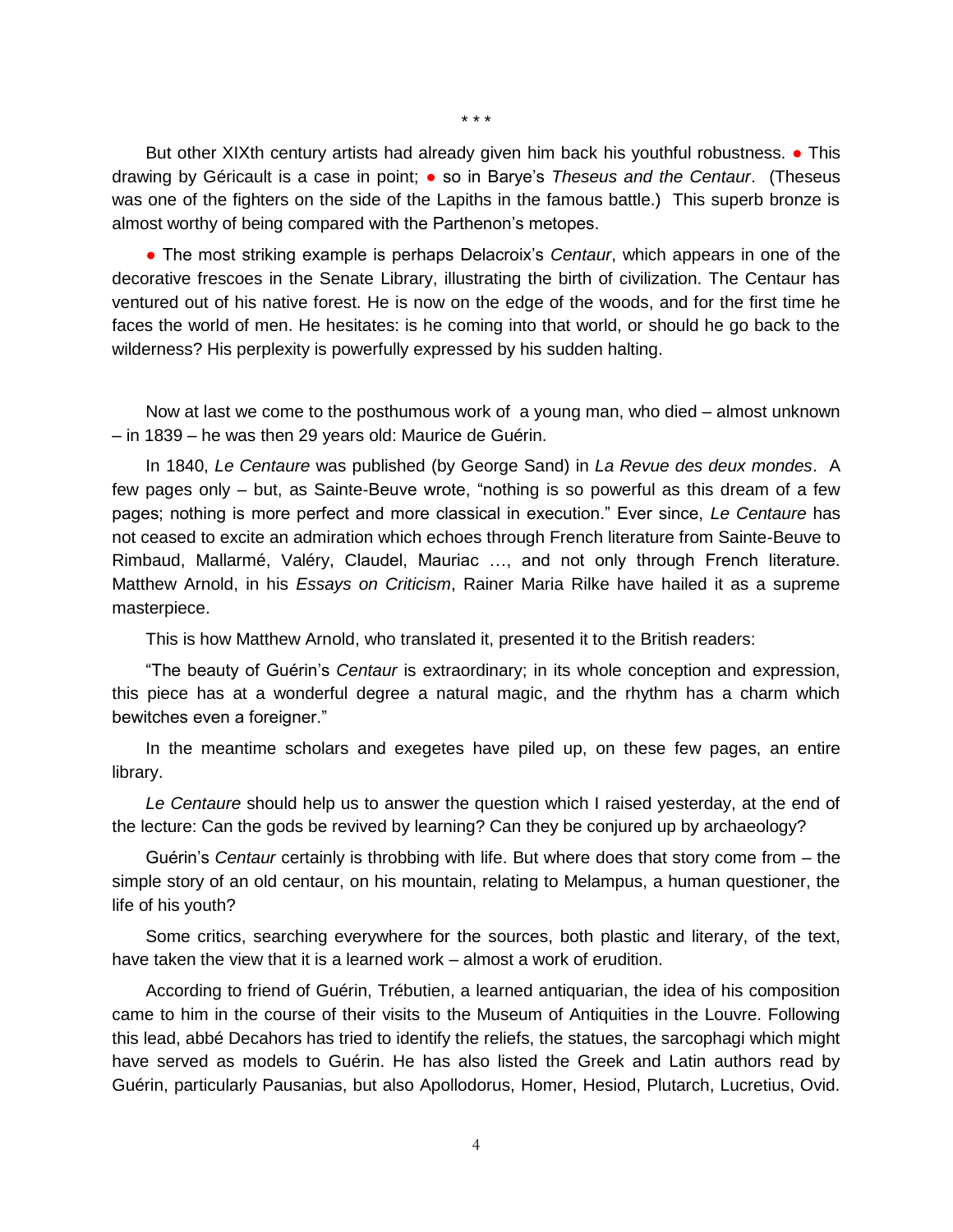In short, the text of *Le Centaure*, according to Decahors, is a sort of mosaic, composed of many fragments so skillfully pieced together as to make erudition invisible.

Another critic, Bernard d'Harcourt, completely disagrees; the true sources, he claims, are neither literary nor plastic: they are in Guérin's own soul. *Le Centaure* is really a sort of transfigured autobiography – or even a confession. D'Harcourt's view is supported by Guérin's intimate diaries.

In other words, Guérin has appropriated the myth: he has made it his own. The accent of the poem is indeed unmistakable. What you perceive in it is quivering, a pulsation, as if one could hear Guérin breathing – this accounts, in fact, for the alternate rhythm of his prose. [Note: *Seznec, retranscribing the text with a view to publication wrote: One may also perceive, in that rhythm, an alternation of moods from the dreamy to the sensuous. The Centaur himself reminds us of his dual nature: he was generated by an audaciousness man in the womb of a cloud in the shape of a goddess, "engendré par un mortel audacieux dans le sein d'une vapeur semblable à une déesse."*]

The best thing for me to do in conclusion, perhaps, is to offer you a few samples from the text. Matthew Arnold claimed that it was untranslatable – yet, his own translation has retained something of its magic. I will read you two passages of it – then, the original French.

"The course of my youth was rapid and full of agitation. Movement was my life…. and I, wandering along at my own will like the rivers, feeling wherever I went the presence of Cybele, whether in the bed of the valleys, or on the height of the mountains, I bounded whither I would, like a blind and chainless life. But when Night, filled with the charm of the gods, overtook me on the slopes of the mountain, she guided me to the mouth of the caverns, and there tranquilised me as she tranquilises the billows of the sea. Stretched across the threshold of my retreat, my flanks hidden within the cave, and my head under the open sky, I watched the spectacle of the dark. The sea-gods, it is said, quit during the hours of darkness their palaces under the deep; they seat themselves on the promontories, and their eyes wander over the expanse of the waves. Even so I kept watch, having at my feet an expanse of life like the hushed sea. My regards had free range, and traveled to the most distant points. Like sea-beaches which never lose their wetness, the line of mountains to the west retained the imprint of gleams not perfectly wiped out by the shadows. In that quarter still survived, in pale clearness, mountain-summits naked and pure. There I beheld at one time the god Pan descend, ever solitary; at another, the choir of the mystic divinities; or I saw pass some mountain nymph charm-struck by the night. Sometimes the eagles of Mount Olympus traversed the upper sky, and were lost to view among the far-off constellations, or in the shade of the dreaming forests." [Arnold, 117–18]

*La jeunesse est semblable aux forêts verdoyantes tourmentées par les vents : elle agite de tous côtés les riches présents de la vie* … *Vivant avec l'abandon des fleuves, respirant sans cesse Cybèle, soit dans le lit des vallées, soit à la cime des montagnes, je bondissais partout comme une vie aveugle et déchaînée. Mais lorsque la nuit, remplie du calme des dieux, me trouvait sur le penchant des monts, elle me conduisait à l'entrée des cavernes et m'y apaisait comme elle apaise les vagues de la mer, laissant survivre en moi de légères ondulations qui écartaient le sommeil sans altérer mon repos. Couché sur le seuil de ma retraite, les flancs cachés dans*